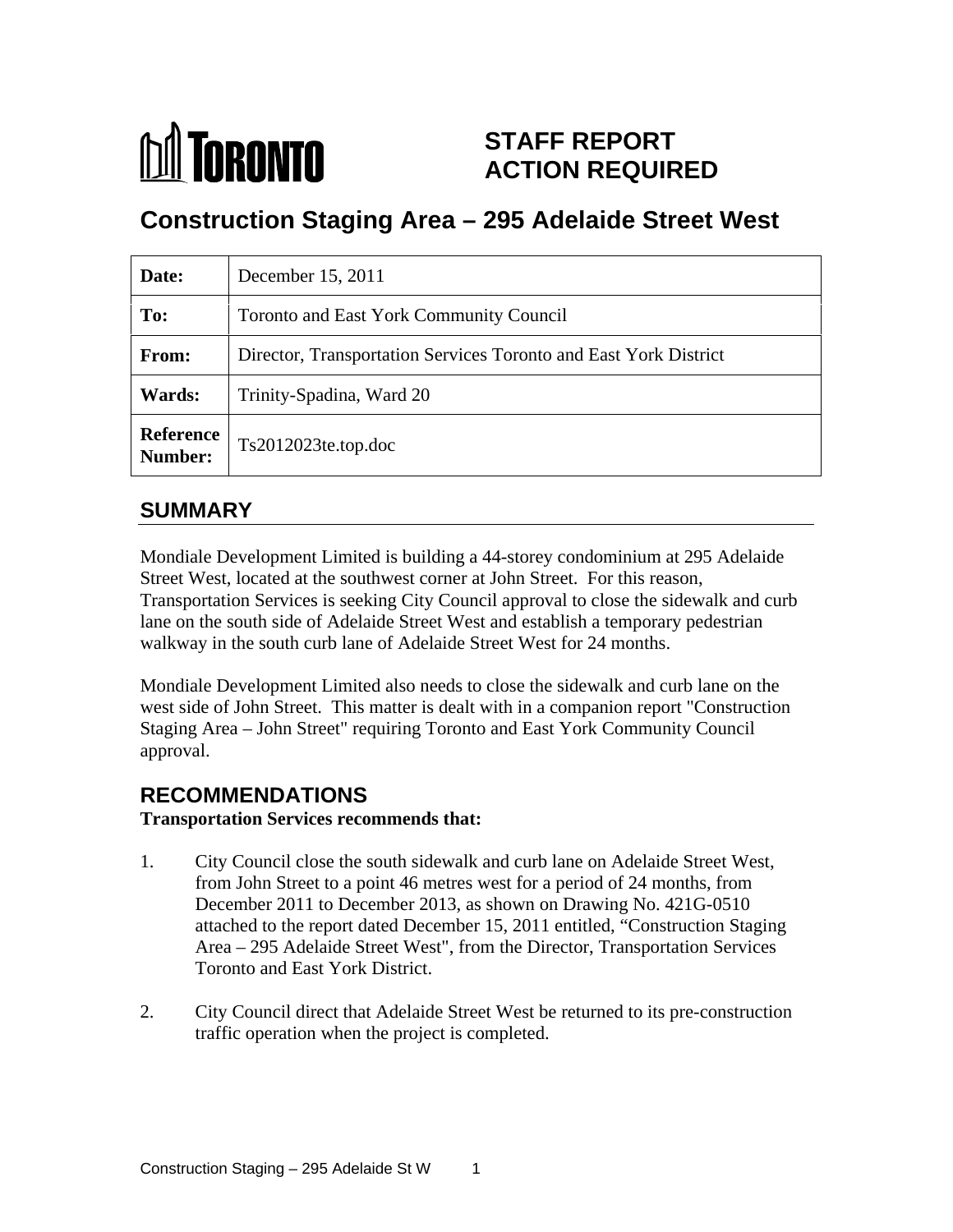#### **Financial Impact**

There is no financial impact on the City. Mondiale Development Limited is responsible for all costs, including payment of fees to the City for occupying the right-of-way. Based on the area enclosed and projected term of the closure, these fees will be approximately  $\$31,500.00.$ 

## **ISSUE BACKGROUND**

Transportation Services has received an application from Mondiale Development Limited for a partial closure of the south curb lane and sidewalk on Adelaide Street West, from John Street to a point 46 metres west. This area is required for use as construction staging area to construct a condominium development on this site. Chapter 937-2 of the Municipal Code authorizes staff to issue road closure permits of up to 30 days for private construction. This closure will be in effect for 24 months and needs City Council's approval.

# **COMMENTS**

The construction site is located on the southwest corner of the signalized intersection of Adelaide Street West and John Street. Adelaide Street West is a major arterial road and operates four lanes one-way eastbound on a road width of 12.2 metres. TTC operates three downtown express bus service routes on this section of Adelaide Street West. Stopping is prohibited at anytime on the south side of Adelaide Street West, between John Street and Widmer Street, fronting the site.

If the construction staging area is approved, the south curb lane and sidewalk on Adelaide Street West, from John Street to a point 46 metres west will be closed and pedestrians will be redirected into a protected 1.5 metre wide covered way within the closed south curb lane. The northerly 3 lanes of traffic on Adelaide Street West will be maintained. TTC Staff have been consulted and have no objections. Pay-and-display parking regulations are currently in effect on the north side of Adelaide Street West opposite the site and will not be impacted. Any impacts to eastbound traffic are expected to be minimal.

The Ward Councillor has been consulted on this application.